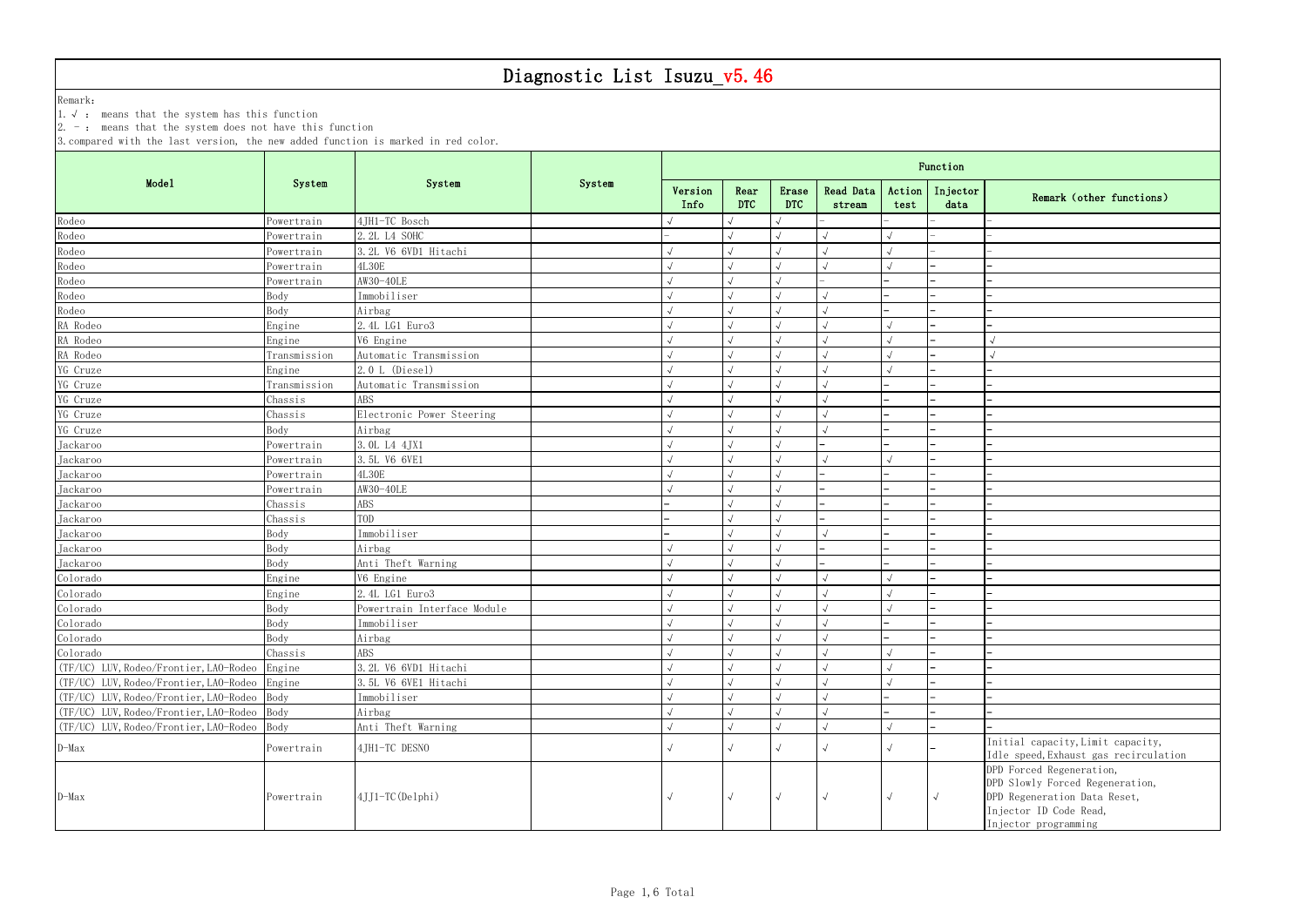Remark:

1.√ : means that the system has this function

 $\vert 2.$  -: means that the system does not have this function

3.compared with the last version, the new added function is marked in red color.

|                    |                        |                                         |                                    | Function        |                    |                     |                     |                |                  |                                                                                                                                                                                    |  |  |  |  |  |
|--------------------|------------------------|-----------------------------------------|------------------------------------|-----------------|--------------------|---------------------|---------------------|----------------|------------------|------------------------------------------------------------------------------------------------------------------------------------------------------------------------------------|--|--|--|--|--|
| Mode1              | System                 | System                                  | System                             | Version<br>Info | Rear<br><b>DTC</b> | Erase<br><b>DTC</b> | Read Data<br>stream | Action<br>test | Injector<br>data | Remark (other functions)                                                                                                                                                           |  |  |  |  |  |
| ELF/NPR/NQR/VFR/NL | Engine                 | 3. OL 4JJ1-TC (Delphi)                  |                                    | $\sqrt{ }$      | $\sqrt{ }$         |                     |                     |                | $\sqrt{ }$       | DPD Forced Regeneration,<br>DPD Regeneration Data Reset,<br>Injector data, MAF calibration data<br>service mode,<br>Clear learned supply pump data                                 |  |  |  |  |  |
| ELF/NPR/NQR/VFR/NL | Engine                 | 4HG1 engine                             |                                    |                 |                    |                     |                     |                |                  | Writing Number of Engine Start Times                                                                                                                                               |  |  |  |  |  |
| ELF/NPR/NQR/VFR/NL | Engine                 | 4HJ1 engine                             |                                    |                 |                    |                     |                     |                |                  |                                                                                                                                                                                    |  |  |  |  |  |
| ELF/NPR/NQR/VFR/NL | Engine                 | 4HL1 engine                             |                                    |                 | $\sqrt{ }$         |                     |                     |                |                  | Injector data<br>The number of engine starts flashing<br>(when replacing ECU)<br>The number of engine starts flashing<br>(when replacing engine)<br>Pump adjustment learning reset |  |  |  |  |  |
| ELF/NPR/NQR/VFR/NL | Engine                 | 4HL1/4HJ1 (Vehicle Interface<br>Module) |                                    |                 |                    |                     |                     |                |                  | The number of engine starts flashing<br>The number of engine starts flashing<br>(when replacing engine)                                                                            |  |  |  |  |  |
| ELF/NPR/NQR/VFR/NL | Chassis                | ABS/ARS                                 | <b>ABS</b>                         |                 |                    |                     |                     |                |                  |                                                                                                                                                                                    |  |  |  |  |  |
| ELF/NPR/NQR/VFR/NL | Chassis                | ABS/ARS                                 | ABS/ASR (Euro IV)                  |                 |                    |                     |                     |                |                  |                                                                                                                                                                                    |  |  |  |  |  |
| ELF/NPR/NQR/VFR/NL | Chassis                | ABS/ARS                                 | ABS1                               |                 |                    |                     |                     |                |                  |                                                                                                                                                                                    |  |  |  |  |  |
| ELF/NPR/NQR/VFR/NL | Chassis                | ABS/ARS                                 | ABS2                               |                 |                    |                     |                     |                |                  | Programming Tire Radius                                                                                                                                                            |  |  |  |  |  |
| ELF/NPR/NQR/VFR/NL | Chassis                | HSA/CFS                                 |                                    |                 | $\sqrt{ }$         |                     |                     |                |                  | Gear Shift, Select Stroke Learn<br>Free Clutch Torque Point Position Learn 1<br>Free Clutch Torque Point Position Learn 2<br>Start position Learn for new clutch disk              |  |  |  |  |  |
| ELF/NPR/NQR/VFR/NL | Body                   | SRS Airbag                              |                                    |                 |                    |                     |                     |                |                  |                                                                                                                                                                                    |  |  |  |  |  |
| Bighorn            | Powertrain             | 4JG2                                    | Isuzu 4JG2 engine syste            |                 |                    |                     |                     |                |                  |                                                                                                                                                                                    |  |  |  |  |  |
| Bighorn            | Powertrain             | 4JG2                                    | Isuzu 4JG2 (LPG) engine<br>systems |                 | $\sqrt{ }$         |                     |                     |                |                  | Clear ISC learning value,<br>Clear oxygen sensor 1 threshold,<br>Clear feedback average working in idle                                                                            |  |  |  |  |  |
| Bighorn            | Powertrain             | 4JX1(3.0 L4)                            |                                    |                 |                    |                     |                     |                |                  |                                                                                                                                                                                    |  |  |  |  |  |
| New D-MAX          | Gasoline Engine Z24SED |                                         |                                    | $\sqrt{ }$      | $\sqrt{ }$         |                     |                     | $\sqrt{ }$     |                  | Idle learn,<br>Fuel trim learn,<br>Fuel trim reset,<br>HO2S Heater learn                                                                                                           |  |  |  |  |  |
| New D-MAX          | Diesel Engine          | $RZ4E-TC(1.9 DDI)$                      |                                    |                 |                    |                     |                     |                | $\sqrt{ }$       | Injector ID Code Read,<br>Injector programming,<br>Supply Pump Initialization                                                                                                      |  |  |  |  |  |

#### data Remark (other functions)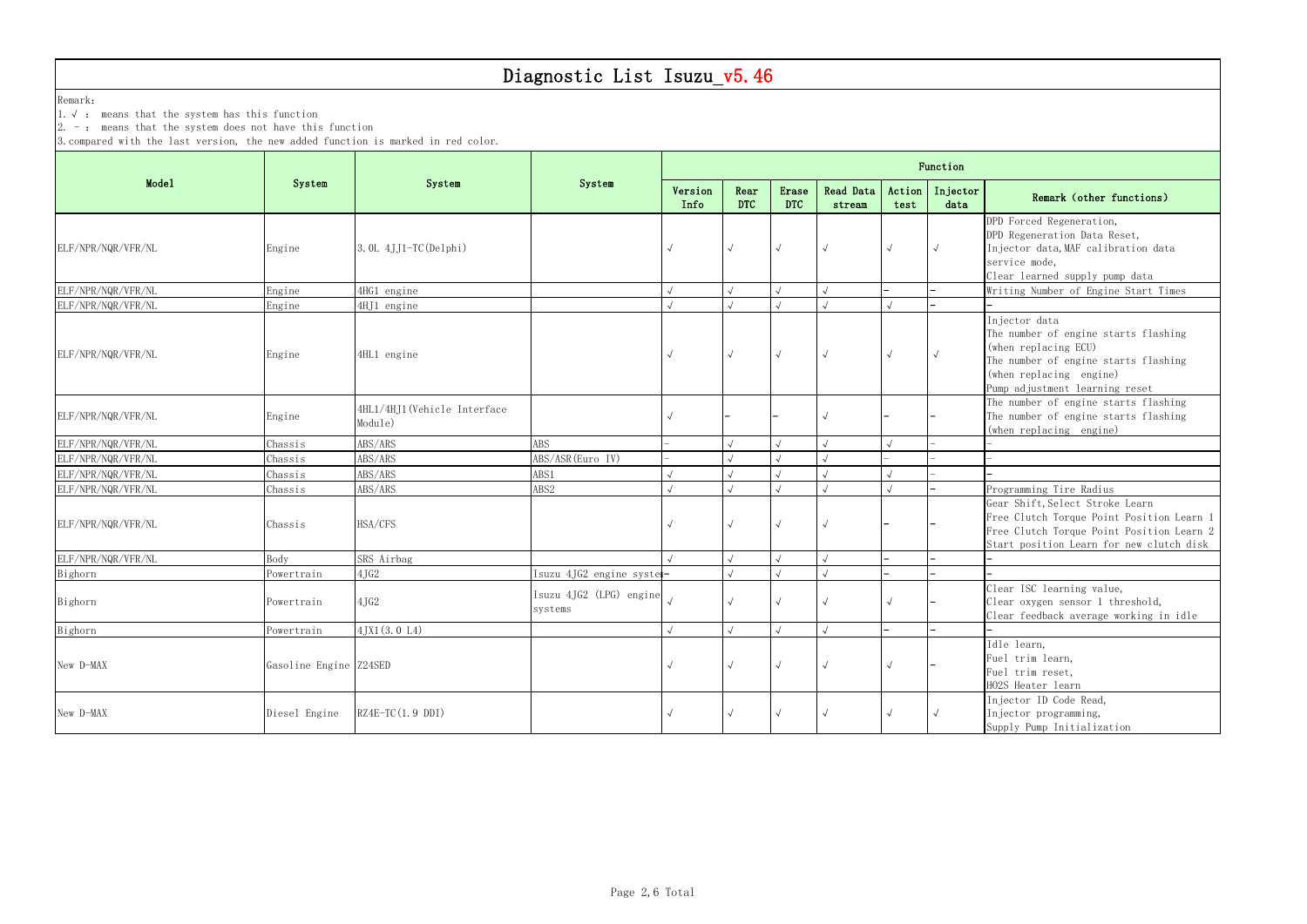Remark:

1.√ : means that the system has this function

 $\vert 2.$  -: means that the system does not have this function

3.compared with the last version, the new added function is marked in red color.

|                        |                 |                                            |                 | Function        |                    |                     |                         |                  |                  |                                                                                                                                                                                                                                                                                                                                                                                                                                                                                                                                                                                                      |  |  |  |  |  |
|------------------------|-----------------|--------------------------------------------|-----------------|-----------------|--------------------|---------------------|-------------------------|------------------|------------------|------------------------------------------------------------------------------------------------------------------------------------------------------------------------------------------------------------------------------------------------------------------------------------------------------------------------------------------------------------------------------------------------------------------------------------------------------------------------------------------------------------------------------------------------------------------------------------------------------|--|--|--|--|--|
| Mode1                  | System          | System                                     | System          | Version<br>Info | Rear<br><b>DTC</b> | Erase<br><b>DTC</b> | Read Data<br>stream     | Action  <br>test | Injector<br>data | Remark (other functions)                                                                                                                                                                                                                                                                                                                                                                                                                                                                                                                                                                             |  |  |  |  |  |
| New D-MAX              | Diesel Engine   | $RZ4E-TC(1.9 DDI)$                         | 2301 $\sqrt{ }$ |                 | $\sqrt{}$          | $\sqrt{}$           | $\overline{\mathbf{v}}$ | $\sqrt{ }$       |                  | DPD Slow regeneration; DPD Forced<br>Regeneration; Injector programming; Vehicle<br>speed correction data(Tire size); Clear<br>DPD data(Exchange DPD filter); Clear<br>learned value (Dew point); Clear learned<br>value (Fuel injection); Clear learned<br>value(Fuel rail pressure regulator); Clear<br>learned value(Fuel Lambda sensor); Clear<br>learned value(Fuel mass observer); Clear<br>learned value(Wheel learning); Clear<br>learned value(Intake throttle); Clear<br>learned value (Lambda sensor<br>adaptation); Reset oil dilution; Exhaust<br>differential pressure sensor learning |  |  |  |  |  |
| New D-MAX              | Diesel Engine   | $4$ JK1-TC $(2.5)$                         |                 |                 | $\sqrt{ }$         | $\sqrt{ }$          |                         | $\sqrt{ }$       |                  | Injector ID Code Read,<br>Injector programming,<br>Supply Pump Initialization,<br>DPD Forced Regeneration,<br>DPD Slow regeneration,<br>DPD Automatic regeneration,<br>DPD Automatic regeneration reset,<br>DPD Regeneration Data Reset                                                                                                                                                                                                                                                                                                                                                              |  |  |  |  |  |
| New D-MAX              | Diesel Engine   | $4JJ1-TC(3.0)$                             |                 |                 | $\sqrt{2}$         | $\sqrt{ }$          | $\sqrt{ }$              | $\sqrt{ }$       |                  | Injector ID Code Read,<br>Injector programming,<br>Supply Pump Initialization,<br>DPD Forced Regeneration,<br>DPD Slow regeneration,<br>DPD Automatic regeneration,<br>DPD Automatic regeneration reset,<br>DPD Regeneration Data Reset                                                                                                                                                                                                                                                                                                                                                              |  |  |  |  |  |
| New D-MAX              | Diesel Engine   | 4JJ3                                       |                 |                 |                    |                     |                         |                  |                  | Small fuel injection quantity clear;<br>Injector programming                                                                                                                                                                                                                                                                                                                                                                                                                                                                                                                                         |  |  |  |  |  |
| New D-MAX              | Transmission    | AT                                         |                 |                 |                    |                     |                         |                  |                  | Clear learning value                                                                                                                                                                                                                                                                                                                                                                                                                                                                                                                                                                                 |  |  |  |  |  |
| New D-MAX              | Chassis         | ABS                                        |                 |                 |                    |                     |                         |                  |                  | Clear steering centered position,<br>Register steering centered position,<br>Learning for G-sensor central position                                                                                                                                                                                                                                                                                                                                                                                                                                                                                  |  |  |  |  |  |
| New D-MAX              | Chassis         | Transfer case module                       | <b>EATON</b>    |                 |                    |                     |                         |                  |                  |                                                                                                                                                                                                                                                                                                                                                                                                                                                                                                                                                                                                      |  |  |  |  |  |
| New D-MAX<br>New D-MAX | Chassis<br>Body | Transfer case module<br>Immobilizer (BETA) | MSG/MUA         |                 |                    |                     |                         |                  |                  | Program transponder key,                                                                                                                                                                                                                                                                                                                                                                                                                                                                                                                                                                             |  |  |  |  |  |
| New D-MAX              | Body            | PESS (Passive entry and start<br>system)   |                 |                 |                    |                     |                         |                  |                  | Erase transponder key                                                                                                                                                                                                                                                                                                                                                                                                                                                                                                                                                                                |  |  |  |  |  |
| New D-MAX              | Body            | <b>BCM</b>                                 |                 |                 |                    |                     |                         |                  |                  |                                                                                                                                                                                                                                                                                                                                                                                                                                                                                                                                                                                                      |  |  |  |  |  |
| New D-MAX              | Body            | Meter                                      |                 |                 |                    |                     |                         |                  |                  |                                                                                                                                                                                                                                                                                                                                                                                                                                                                                                                                                                                                      |  |  |  |  |  |
| New D-MAX              | Body            | SRS Airbag                                 |                 |                 |                    |                     |                         |                  |                  |                                                                                                                                                                                                                                                                                                                                                                                                                                                                                                                                                                                                      |  |  |  |  |  |

#### data Remark (other functions)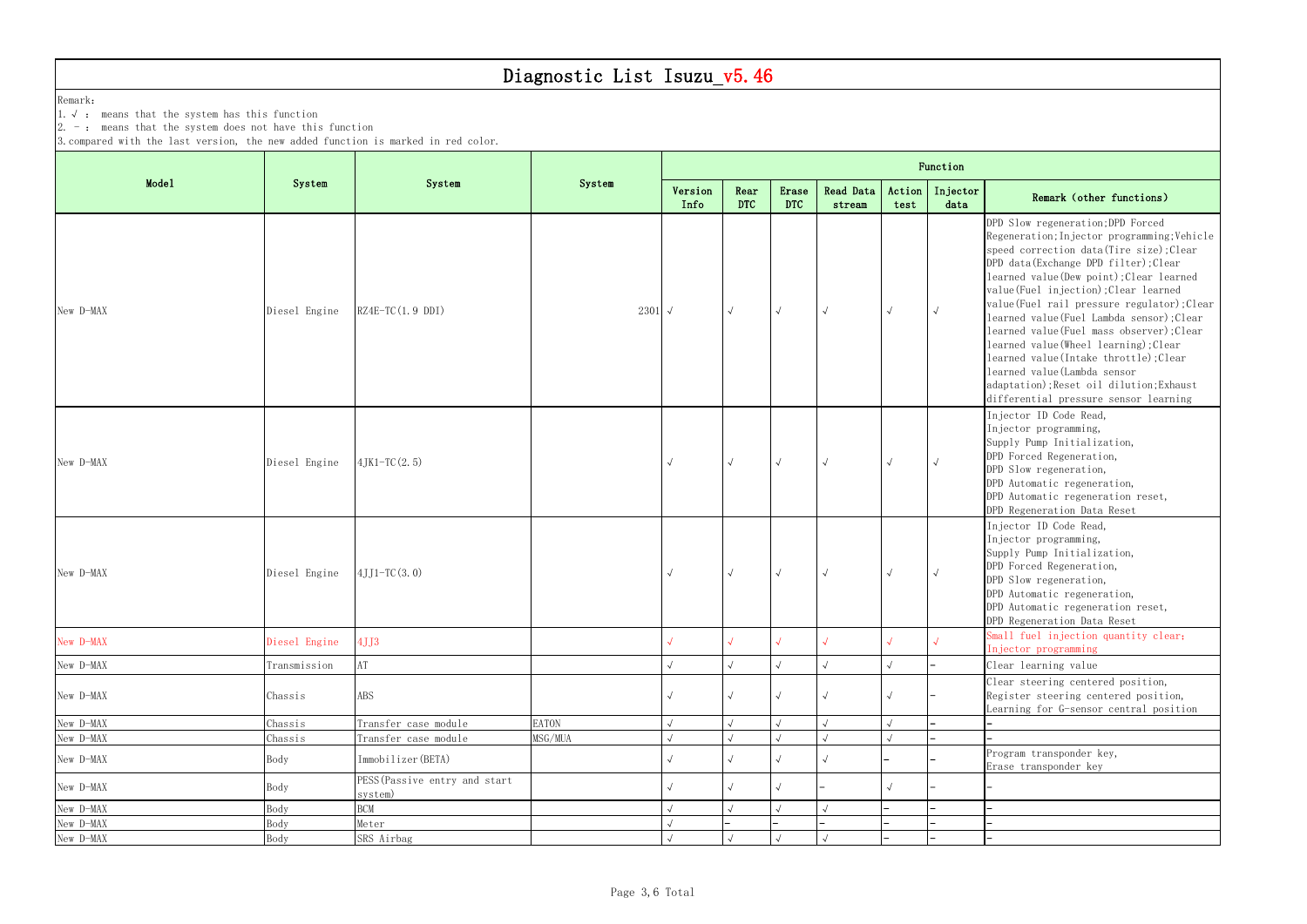Remark:

1.√ : means that the system has this function

 $\vert 2.$  -: means that the system does not have this function

3.compared with the last version, the new added function is marked in red color.

| data | Remain (Other functions)                                                      |
|------|-------------------------------------------------------------------------------|
|      | Injector ID Code Read,<br>Injector programming,<br>Supply Pump Initialization |
|      |                                                                               |
|      |                                                                               |
|      | Program transponder key,                                                      |

|                                                   | System                        | System                              | System | Function        |                    |                     |                     |                |                   |                                   |  |  |  |
|---------------------------------------------------|-------------------------------|-------------------------------------|--------|-----------------|--------------------|---------------------|---------------------|----------------|-------------------|-----------------------------------|--|--|--|
| Mode1                                             |                               |                                     |        | Version<br>Info | Rear<br><b>DTC</b> | Erase<br><b>DTC</b> | Read Data<br>stream | Action<br>test | Injector<br>data  | Remark (other functions)          |  |  |  |
|                                                   |                               |                                     |        |                 |                    |                     |                     |                |                   | Injector ID Code Read,            |  |  |  |
| $MU-7$                                            | Diesel Engine                 | $4JJ1-TC$                           |        |                 |                    |                     |                     |                |                   | Injector programming,             |  |  |  |
|                                                   |                               |                                     |        |                 |                    |                     |                     |                |                   | Supply Pump Initialization        |  |  |  |
| $MU-7$                                            | Transmission                  | $\rm AT$                            |        |                 |                    |                     |                     |                |                   |                                   |  |  |  |
| $MU-7$                                            | Chassis                       | ABS                                 |        |                 |                    |                     |                     |                |                   |                                   |  |  |  |
| $MU-7$                                            | Body                          | Immobilizer                         |        |                 |                    |                     |                     |                |                   | Program transponder key,          |  |  |  |
|                                                   |                               |                                     |        |                 |                    |                     |                     |                |                   | Erase transponder key             |  |  |  |
| $MU-7$                                            | Body                          | BCM                                 |        |                 |                    |                     |                     |                |                   | Brake pedal position sensor learn |  |  |  |
| $MU-7$                                            | Body                          | SRS Airbag                          |        |                 |                    |                     |                     |                |                   |                                   |  |  |  |
|                                                   |                               |                                     |        |                 |                    |                     |                     |                |                   | Injector ID Code Read,            |  |  |  |
|                                                   |                               |                                     |        |                 |                    |                     |                     |                |                   | Injector programming,             |  |  |  |
|                                                   |                               |                                     |        |                 |                    |                     |                     |                |                   | Supply Pump Initialization,       |  |  |  |
| $MU-X$                                            | Diesel Engine                 | $4JJ1-TC$                           |        |                 |                    |                     |                     |                |                   | DPD Forced Regeneration,          |  |  |  |
|                                                   |                               |                                     |        |                 |                    |                     |                     |                |                   | DPD Slow regeneration,            |  |  |  |
|                                                   |                               |                                     |        |                 |                    |                     |                     |                |                   | DPD Automatic regeneration,       |  |  |  |
|                                                   |                               |                                     |        |                 |                    |                     |                     |                |                   | DPD Automatic regeneration reset, |  |  |  |
|                                                   |                               |                                     |        |                 |                    |                     |                     |                |                   | DPD Regeneration Data Reset       |  |  |  |
| $MU-X$<br>$MU-X$                                  | Transmission                  | AT                                  |        |                 |                    |                     |                     |                |                   | Clear learning value              |  |  |  |
|                                                   | Chassis                       | ABS                                 |        |                 |                    |                     |                     |                |                   |                                   |  |  |  |
| $MU-X$                                            | Chassis                       | Transfer case module                |        |                 |                    |                     |                     |                |                   |                                   |  |  |  |
| $MU-X$                                            | Body                          | Immobilizer (BETA)                  |        |                 |                    |                     |                     |                |                   | Program transponder key,          |  |  |  |
|                                                   |                               |                                     |        |                 |                    |                     |                     |                |                   | Erase transponder key             |  |  |  |
| $MU-X$                                            | Body                          | PESS (Passive entry and start       |        |                 |                    |                     |                     |                |                   |                                   |  |  |  |
|                                                   |                               | system)                             |        |                 |                    |                     |                     |                |                   |                                   |  |  |  |
| $MU-X$                                            | Body                          | <b>BCM</b>                          |        |                 |                    |                     |                     |                |                   |                                   |  |  |  |
| $MU-X$                                            | Body                          | Meter                               |        |                 |                    |                     |                     |                |                   |                                   |  |  |  |
| $MU-X$                                            | Body                          | SRS Airbag                          |        |                 |                    |                     |                     |                |                   |                                   |  |  |  |
| All model(D-MAX/LUV/Frontera/Rodeo)               | Gasoline Engine 6VD1          |                                     |        |                 |                    |                     |                     |                |                   | Reset 02 BLM                      |  |  |  |
| All model(D-MAX/LUV/Frontera/Rodeo)               | Gasoline Engine 2.2 L4 SOHC   |                                     |        |                 |                    |                     |                     |                |                   |                                   |  |  |  |
| All model(D-MAX/LUV/Frontera/Rodeo)               | Gasoline Engine 2.X L4 HV240  |                                     |        |                 |                    |                     |                     |                |                   | IAC Reset                         |  |  |  |
| All model(D-MAX/LUV/Frontera/Rodeo)               | Gasoline Engine 2.4 LP1 EURO3 |                                     |        |                 |                    |                     |                     |                |                   | Reset O2 loop block learn map     |  |  |  |
|                                                   |                               |                                     |        |                 |                    |                     |                     |                |                   | VIN Programming                   |  |  |  |
| All model(D-MAX/LUV/Frontera/Rodeo)               |                               | Gasoline Engine 3.2 V6 6VD1 hitachi |        |                 |                    |                     |                     |                |                   |                                   |  |  |  |
| All model(D-MAX/LUV/Frontera/Rodeo)               |                               | Gasoline Engine 3.5 V6 6VE1 hitachi |        |                 |                    |                     |                     |                |                   | Fuel trim reset                   |  |  |  |
|                                                   |                               |                                     |        |                 |                    |                     |                     |                |                   | Injector ID Code Read             |  |  |  |
| All model(D-MAX/LUV/Frontera/Rodeo)               | Diesel Engine                 | $4$ JJ1-TC(Delphi)(CAN)             |        |                 |                    |                     |                     |                |                   | Injector programming              |  |  |  |
|                                                   |                               |                                     |        |                 |                    |                     |                     |                |                   | Supply Pump Initialization        |  |  |  |
|                                                   |                               |                                     |        |                 |                    |                     |                     |                |                   | DPD Forced Regeneration           |  |  |  |
|                                                   |                               |                                     |        |                 |                    |                     |                     |                |                   | DPD Slowly Forced Regeneration    |  |  |  |
| All model(D-MAX/LUV/Frontera/Rodeo) Diesel Engine |                               | 4JJ1-TC (Delphi) (KWP)              |        |                 |                    | $\sqrt{ }$          |                     | $\sqrt{ }$     | $\overline{\vee}$ | DPD Regeneration Data Reset       |  |  |  |
|                                                   |                               |                                     |        |                 |                    |                     |                     |                |                   | Injector ID Code Read             |  |  |  |
|                                                   |                               |                                     |        |                 |                    |                     |                     |                |                   | Injector programming              |  |  |  |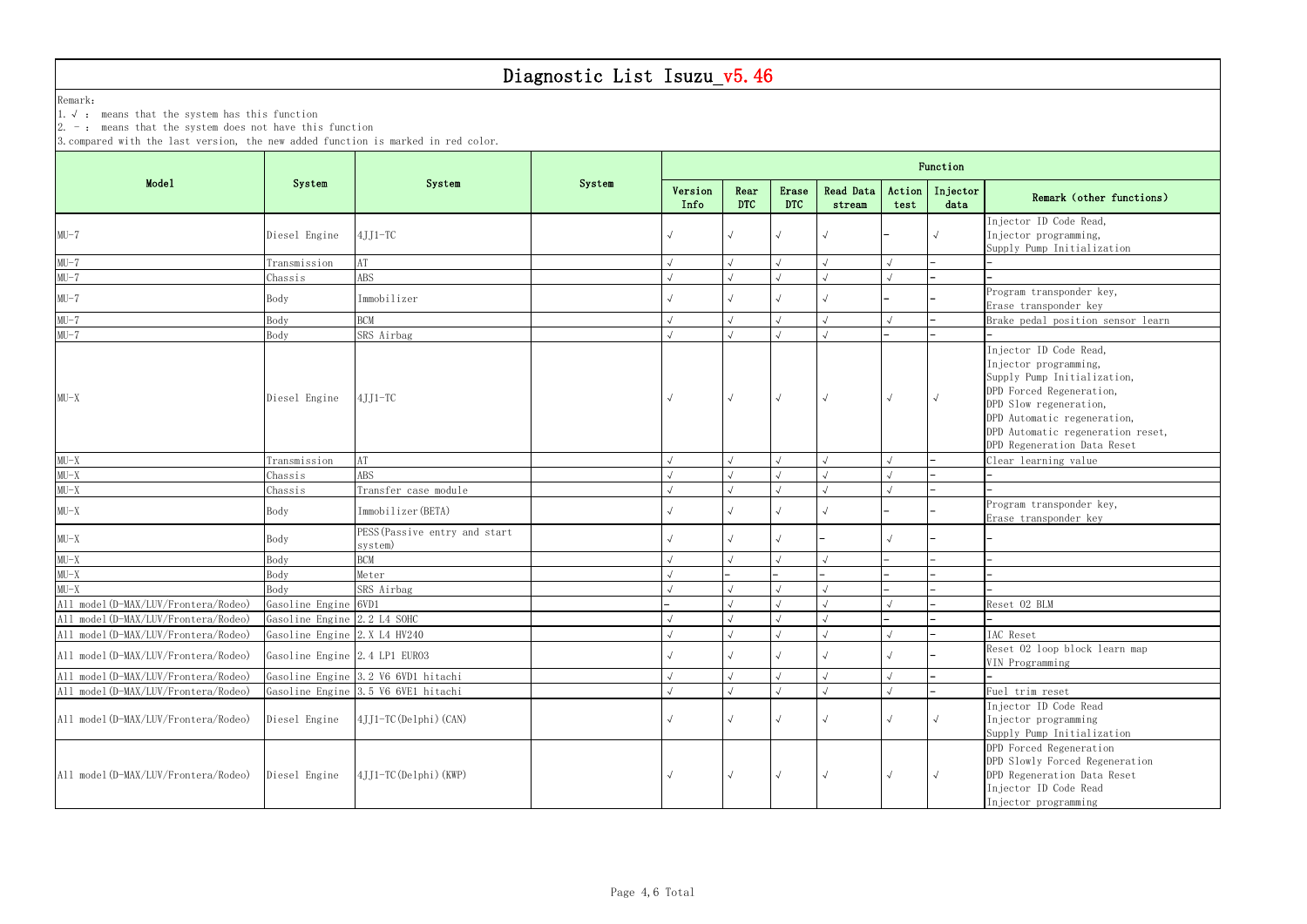Remark:

1.√ : means that the system has this function

 $\vert 2.$  -: means that the system does not have this function

3.compared with the last version, the new added function is marked in red color.

|                                     |               |                                   |        | Function        |                    |                     |                     |                |                  |                                                                                                                                                                                                                                         |  |  |  |
|-------------------------------------|---------------|-----------------------------------|--------|-----------------|--------------------|---------------------|---------------------|----------------|------------------|-----------------------------------------------------------------------------------------------------------------------------------------------------------------------------------------------------------------------------------------|--|--|--|
| Mode1                               | System        | System                            | System | Version<br>Info | Rear<br><b>DTC</b> | Erase<br><b>DTC</b> | Read Data<br>stream | Action<br>test | Injector<br>data | Remark (other functions)                                                                                                                                                                                                                |  |  |  |
| All model(D-MAX/LUV/Frontera/Rodeo) | Diesel Engine | 4JJ1-TC (Transtron) (CAN)         |        |                 | $\sqrt{ }$         | $\sqrt{ }$          |                     | $\sqrt{ }$     | $\sqrt{ }$       | DPD Forced Regeneration<br>DPD Slowly Forced Regeneration<br>DPD Regeneration Data Reset<br>Injector ID Code Read<br>Injector programming                                                                                               |  |  |  |
| All model(D-MAX/LUV/Frontera/Rodeo) | Diesel Engine | $4JJ1-TC (Delphi) (KWP)$          |        |                 |                    | $\sqrt{ }$          |                     | $\sim$         |                  | DPD Forced Regeneration<br>DPD Slowly Forced Regeneration<br>DPD Regeneration Data Reset<br>Injector ID Code Read<br>Injector programming                                                                                               |  |  |  |
| All model(D-MAX/LUV/Frontera/Rodeo) | Diesel Engine | $4$ JK1 $(2.5$ Delphi $)(CAN)$    |        |                 |                    |                     |                     |                |                  | Injector ID Code Read<br>Injector programming<br>Supply Pump Initialization                                                                                                                                                             |  |  |  |
| All model(D-MAX/LUV/Frontera/Rodeo) | Diesel Engine | 4JK1(2.5 Delphi)(KWP)             |        | $\sqrt{}$       | $\sqrt{ }$         | $\sqrt{ }$          |                     | $\sqrt{ }$     | $\sqrt{ }$       | DPD Forced Regeneration<br>DPD Slowly Forced Regeneration<br>DPD Regeneration Data Reset<br>Injector ID Code Read<br>Injector programming                                                                                               |  |  |  |
| All model(D-MAX/LUV/Frontera/Rodeo) | Diesel Engine | $4$ JK1 $(2.5$ Transtron $)(CAN)$ |        |                 |                    | $\sim$              |                     |                |                  | Injector ID Code Read<br>Injector programming<br>Supply Pump Initialization                                                                                                                                                             |  |  |  |
| All model(D-MAX/LUV/Frontera/Rodeo) | Diesel Engine | $4JK1(2.5 Transtron)$ (KWP)       |        | $\sqrt{}$       | $\sqrt{ }$         | $\sqrt{ }$          |                     | $\sqrt{ }$     |                  | DPD Forced Regeneration<br>DPD Slowly Forced Regeneration<br>DPD Regeneration Data Reset<br>Injector ID Code Read<br>Injector programming                                                                                               |  |  |  |
| All model(D-MAX/LUV/Frontera/Rodeo) | Diesel Engine | $4$ JK1-TC $(2.5)$                |        |                 |                    | $\sim$              |                     | $\sim$         |                  | Injector ID Code Read,<br>Injector programming,<br>Supply Pump Initialization,<br>DPD Forced Regeneration,<br>DPD Slow regeneration,<br>DPD Automatic regeneration,<br>DPD Automatic regeneration reset,<br>DPD Regeneration Data Reset |  |  |  |
| All model(D-MAX/LUV/Frontera/Rodeo) | Diesel Engine | $4JJ1(3.0 \text{ Delphi})$ (CAN)  |        |                 |                    | $\sqrt{ }$          |                     |                | $\sqrt{ }$       | Injector ID Code Read<br>Injector programming<br>Supply Pump Initialization                                                                                                                                                             |  |  |  |
| All model(D-MAX/LUV/Frontera/Rodeo) | Diesel Engine | $4JJ1(3.0 \text{ Delphi})$ (KWP)  |        | $\sqrt{}$       |                    | $\sim$              |                     | $\sqrt{ }$     |                  | DPD Forced Regeneration<br>DPD Slowly Forced Regeneration<br>DPD Regeneration Data Reset<br>Injector ID Code Read<br>Injector programming                                                                                               |  |  |  |
| All model(D-MAX/LUV/Frontera/Rodeo) | Diesel Engine | 4JJ1(3.0 Transtron) (CAN)         |        |                 |                    |                     |                     |                |                  | Injector ID Code Read<br>Injector programming<br>Supply Pump Initialization                                                                                                                                                             |  |  |  |

#### data Remark (other functions)